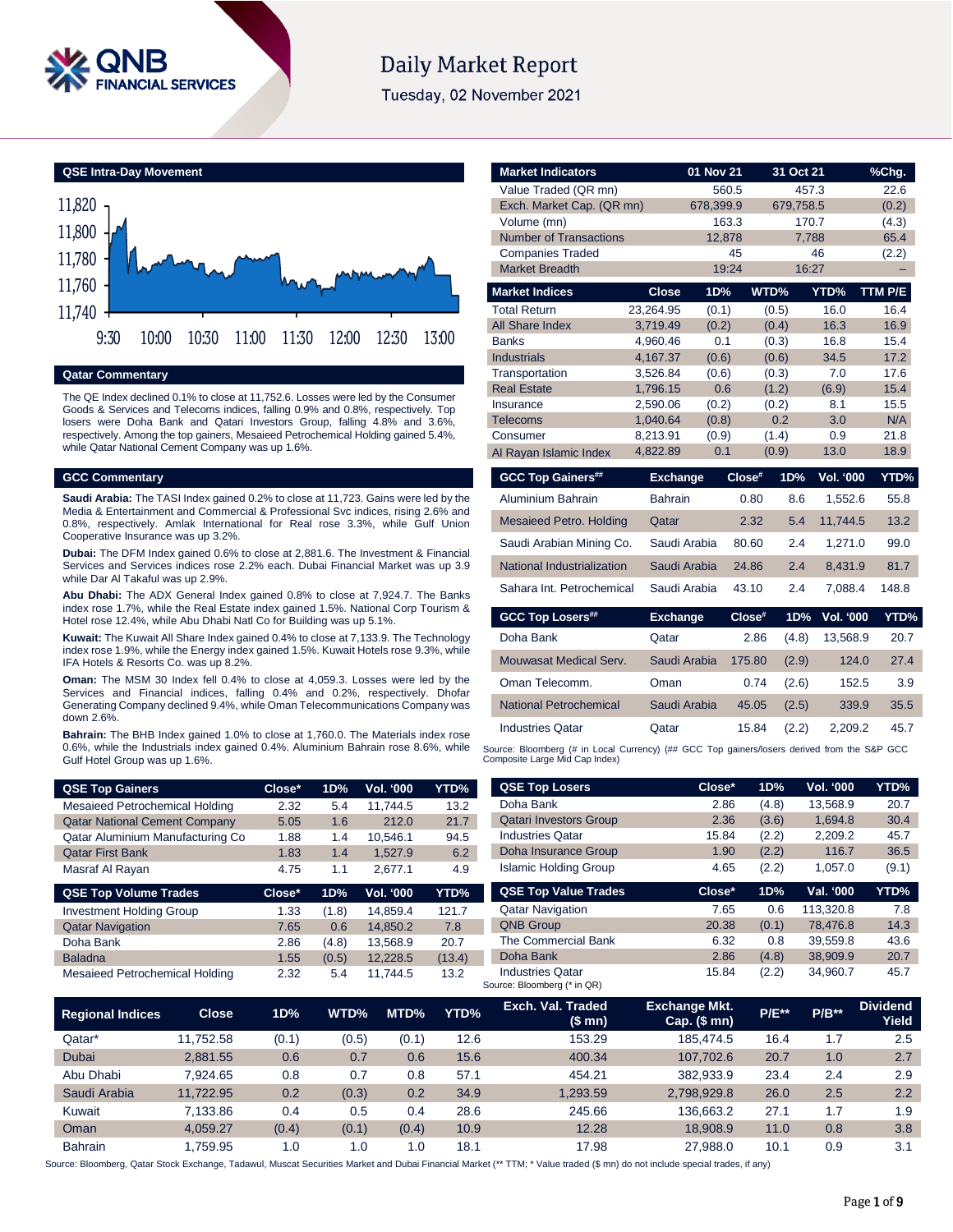## **Qatar Market Commentary**

- The QE Index declined 0.1% to close at 11,752.6. The Consumer Goods & Services and Telecoms indices led the losses. The index fell on the back of selling pressure from Qatari shareholders despite buying support from GCC, Arab and foreign shareholders.
- Doha Bank and Qatari Investors Group were the top losers, falling 4.8% and 3.6%, respectively. Among the top gainers, Mesaieed Petrochemical Holding gained 5.4%, while Qatar National Cement Company was up 1.6%.
- Volume of shares traded on Monday fell by 4.3% to 163.3mn from 170.7mn on Sunday. Further, as compared to the 30-day moving average of 196.7mn, volume for the day was 17.0% lower. Investment Holding Group and Qatar Navigation were the most active stocks, contributing 9.1% each to the total volume, respectively.

| <b>Overall Activity</b>       | Buy %*   | Sell %*  | Net (QR)       |
|-------------------------------|----------|----------|----------------|
| Qatari Individuals            | 34.58%   | 28.23%   | 35,591,329.4   |
| <b>Qatari Institutions</b>    | 27.84%   | 44.55%   | (93,679,364.6) |
| Qatari                        | 62.41%   | 72.78%   | (58,088,035.3) |
| <b>GCC Individuals</b>        | 0.43%    | 0.28%    | 848,787.6      |
| <b>GCC</b> Institutions       | 3.69%    | 1.80%    | 10,583,847.9   |
| <b>GCC</b>                    | 4.12%    | 2.08%    | 11,432,635.5   |
| Arab Individuals              | 7.98%    | 7.47%    | 2,847,752.5    |
| <b>Arab Institutions</b>      | $0.00\%$ | $0.00\%$ |                |
| Arab                          | 7.98%    | 7.47%    | 2,847,752.5    |
| <b>Foreigners Individuals</b> | 1.64%    | 2.68%    | (5,813,402.4)  |
| Foreigners Institutions       | 23.85%   | 15.00%   | 49,621,049.7   |
| <b>Foreigners</b>             | 25.49%   | 17.67%   | 43,807,647.2   |

Source: Qatar Stock Exchange (\*as a % of traded value)

# **Earnings Releases and Economic Data**

#### **Earnings Releases**

| <b>Company</b>                                     | <b>Market</b>       | <b>Currency</b> | Revenue (mn)<br>3Q2021 | % Change<br>YoY | <b>Operating Profit</b><br>(mn) 3Q2021 | % Change<br>YoY          | <b>Net Profit</b><br>(mn) 3Q2021 | $\frac{9}{6}$<br><b>Change</b><br>YoY |
|----------------------------------------------------|---------------------|-----------------|------------------------|-----------------|----------------------------------------|--------------------------|----------------------------------|---------------------------------------|
| Amlak International for Real Estate<br>Finance Co. | Saudi<br>Arabia     | <b>SR</b>       | 72.5                   | 1.4%            | 64.5                                   | 23.5%                    | 29.5                             | 27.2%                                 |
| Ras Alkhaima National Insurance<br>Co.             | Abu<br><b>Dhabi</b> | <b>AED</b>      | 114.2                  | $-20.2%$        |                                        | -                        | 3.9                              | $-29.0%$                              |
| Abu Dhabi Aviation Co.                             | Abu<br><b>Dhabi</b> | <b>AED</b>      | 442.1                  | 46.5%           |                                        | $\overline{\phantom{0}}$ | 52.6                             | $-12.6%$                              |
| <b>Bahrain Telecommunication</b><br>Company        | <b>Bahrain</b>      | <b>BHD</b>      |                        | -               |                                        |                          | 53.2                             | 5.8%                                  |

Source: Company data, DFM, ADX, MSM, TASI, BHB.

### **Global Economic Data**

| <b>Date</b> | Market    | <b>Source</b>                   | Indicator                      | <b>Period</b> | Actual | <b>Consensus</b>         | <b>Previous</b> |
|-------------|-----------|---------------------------------|--------------------------------|---------------|--------|--------------------------|-----------------|
| $01 - 11$   | US        | Markit                          | Markit US Manufacturing PMI    | Oct           | 58.4   | 59.2                     | 59.2            |
| $01 - 11$   | <b>US</b> | Institute for Supply Management | <b>ISM Manufacturing</b>       | Oct           | 60.8   | 60.5                     | 61.1            |
| $01 - 11$   | UK        | Markit                          | Markit UK PMI Manufacturing SA | Oct           | 57.8   | 57.7                     | 57.7            |
| $01 - 11$   | China     | <b>Markit</b>                   | Caixin China PMI Mfg           | Oct           | 50.6   | 50                       | 50              |
| $01 - 11$   | India     | Markit                          | Markit India PMI Mfg           | Oct           | 55.9   | $\overline{\phantom{a}}$ | 53.7            |

Source: Bloomberg (s.a. = seasonally adjusted; n.s.a. = non-seasonally adjusted; w.d.a. = working day adjusted)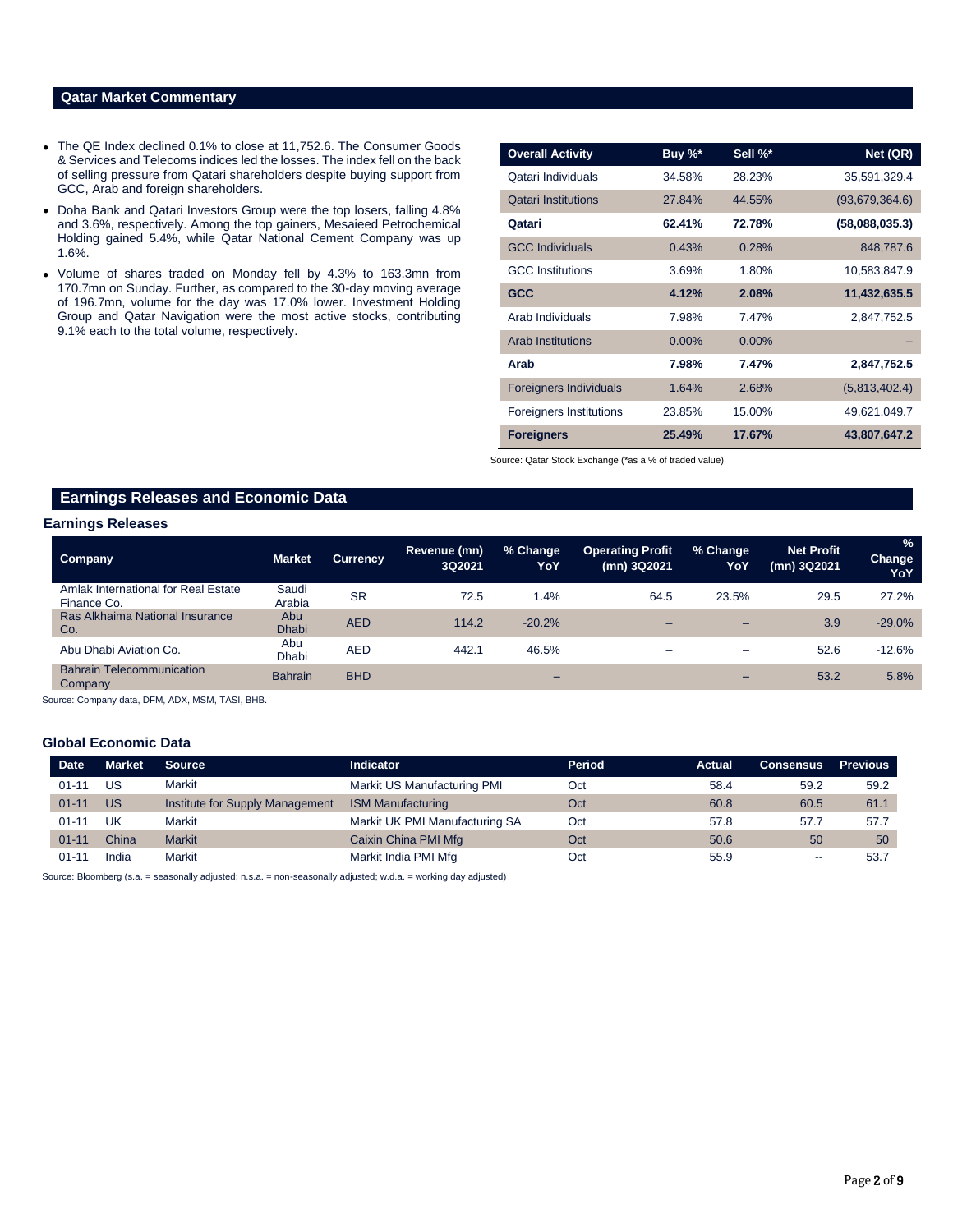# **Qatar**

- **ORDS to launch point-of-sales solutions for restaurants –** Ooredoo (ORDS) is launching a new Point of Sales (PoS) module that offers a complete end-to-end management solution for restaurants as part of expansion of its ERP (enterprise resource planning) options for business customers. The new module is now available to try out in a 60-day free offer as part of the Ooredoo ERP solution, WallPost ERP. The catering module, Dindone, is designed to support businesses in the catering industry by simplifying and automating daily operations. It incorporates a technologically enhanced order process – which automates incoming and tracked orders, prints receipts and provides a managed customer database – along with enhanced table reservation and printing and display of kitchen orders. The real-time sales monitoring and analytics are also available, as well as a waiter app and tableside ordering. Dindone offers a wide range of features – incorporated throughout its management solution –to make in-house processes more organized, thereby enhancing operational efficiency, resulting in increased customer satisfaction. (Gulf-Times.com)
- **GWCS launches first industry hybrid forum –** The recent regional transformation into a world hub for mega-events has driven vast growth in the logistics sector as key logistics providers work around the clock to make these gigantic events possible. GWCS is hosting a first industry hybrid event, 'Getting you in the Game', to launch the discussion on mega-events logistics on November 16, 2021, where it will showcase the behind-the-scenes activities that make enormous and exceptional mega-events a success, with legacies that echo across the globe. Industry experts will examine trends and transformation in logistics through a keynote speech, two panels, and two workshop sessions. The first panel will discuss and explore the logistics behind mega sporting events, with speakers from industries ranging from sports and events logistics, aviation and beyond. While the second panel will focus on the region's transformation into a world-class events hub, how it continues to grow, and the role of logistics providers as it accelerates; speakers in this panel will rep-resent a range of industries covering Education, technology, courier, and FMCG. (Peninsula Qatar)
- **Qatari companies ranked among region's top companies by Forbes –** Qatari companies have been ranked among the region's biggest companies by Forbes magazine. Qatar Airways, Nakilat, Milaha and GWC have been ranked among the top companies in their respective categories in the October's issue of Forbes Middle East. Qatar Airways has been ranked as the second biggest airline in Mena's (Middle East and North Africa) 10 Biggest Airlines. "More than 10.6 million inter-national passengers traveled with Qatar Airways in 2020 and it is the official sponsor of FIFA World Cup Qatar 2022. In March 2021, the airline began trials of IATA's Travel Pass mobile app. The multiple award-winning airline flies to 130 destinations from Hamad International Airport," noted the October 2021 issue of the magazine. Qatar Airways has an order of over 200 aircraft worth over \$50bn, according to its latest Annual Report. The national carrier of the State of Qatar is one of the few global airlines that continued to take delivery of aircraft during April 1, 2020m and March 31, 2021. Forbes Middle East October 2021 issue also noted that Mena's 10 Biggest Logistics Companies includes Nakilat which operates the world's largest liquefied natural gas shipping fleet, comprising of 74 vessels. The list also includes Qatar Navigation (Milaha) which has five business units: maritime and logistics, offshore marine, gas and petrochem,

marine and technical services, and capital. The company recorded revenues of \$377m in the first half of 2021. It further noted, Gulf Warehousing Company (GWC) is also among Mena's 10 Biggest Logistics Companies which is the official host national logistics provider for World Cup 2022, to will be held in Qatar. With 19 logistics centers spread across strategic locations in the country, it will provide a range of services and manage access to venues, stadiums, fan festivals, fan zones, and IBCs. (Peninsula Qatar)

- **Rolls-Royce and Qatar to Incubate Climate-Tech Startups –** Rolls-Royce and the state-run Qatar Foundation agree to create a center for innovation aimed at generating at least 10,000 jobs by 2040, Rolls-Royce says in a statement. Campuses will be constructed in the north of England and in Qatar, statement says. Locations will be selected by mid-2022. Goal is to create up to five startups valued at over \$1bn by 2030, 20 by 2040. Qatar Foundation to provide resources while Rolls-Royce will contribute engineering and manufacturing support, using the center to develop emerging climate technologies. Project seen generating as many as 1,300 new high-value jobs in Qatar by 2040. (Bloomberg)
- **Qatar September Foreign Reserves reach QR209.4bn –** Qatar's foreign reserves were QR209.4bn in September, according to The Qatar Central Bank. (Bloomberg)
- **Qatar's GDP in the second quarter was \$43.3bn –** The GDP of the State of Qatar rose during the second quarter of 2021 to QR156.31bn (\$43.32bn), compared to QR116.59bn (\$32.31bn) in the same quarter of 2020. According to the quarterly bulletin issued by the Qatar Central Bank, Qatar's gross domestic product grew by 5.4% from its level in the first quarter of 2021, which amounted to QR148.28bn. The quarterly statistics revealed that the share of the mining and quarrying sector reached 36.8% of the economy of Qatar. The share of the non-oil activities sector amounted to 63.2% of the economy. It was a unit National Bank of Kuwait research expects Qatar's GDP to grow by 2.7% during 2021 in light of the easing of travel restrictions and the improvement in the pace of commercial activity, provided that the economy will grow by an average of 2.8% during the period from 2022 to 2024. The report suggested that non-oil activity would benefit significantly in 2022 from hosting the FIFA World Cup, in addition to the flow of investments within the framework of the economic diversification agenda, and the rise in gas prices, along with financial control efforts, will lead to public finance recording a surplus again in the year 2021. The inflation rate in the second quarter recorded a growth of 1.8%, compared to its performance in the negative range during the first quarter of 2021 of 1%, and the rate was negative until the fourth quarter of 2019, when it recorded the last positive rate in the third quarter of the same year. (Bloomberg)
- Page 3 of 9 **Qatar's ports see 394% surge YoY in cargo handling in October –** Qatar's Hamad, Doha and Al Ruwais ports have witnessed about five-fold expansion YoY in cargo handling in October 2021, reflecting the buoyancy in trade, according to the official statistics. The general cargo handled through three ports stood at 181,073 tons in October 2021, which registered a 394% and 58.3% surge YoY and MoM respectively. On a cumulative basis, the general cargo through the three ports totaled 1.39mn tons during January-October this year, said the figures released by the Planning and Statistics Authority. Hamad Port – whose multi-use terminal is designed to serve the supply chains for the RORO, grains and livestock – alone handled 102,125 freight tons of bulk and 75,467 freight tons of break-bulk in October this year. The number of ships calling on Qatar's three ports stood at 288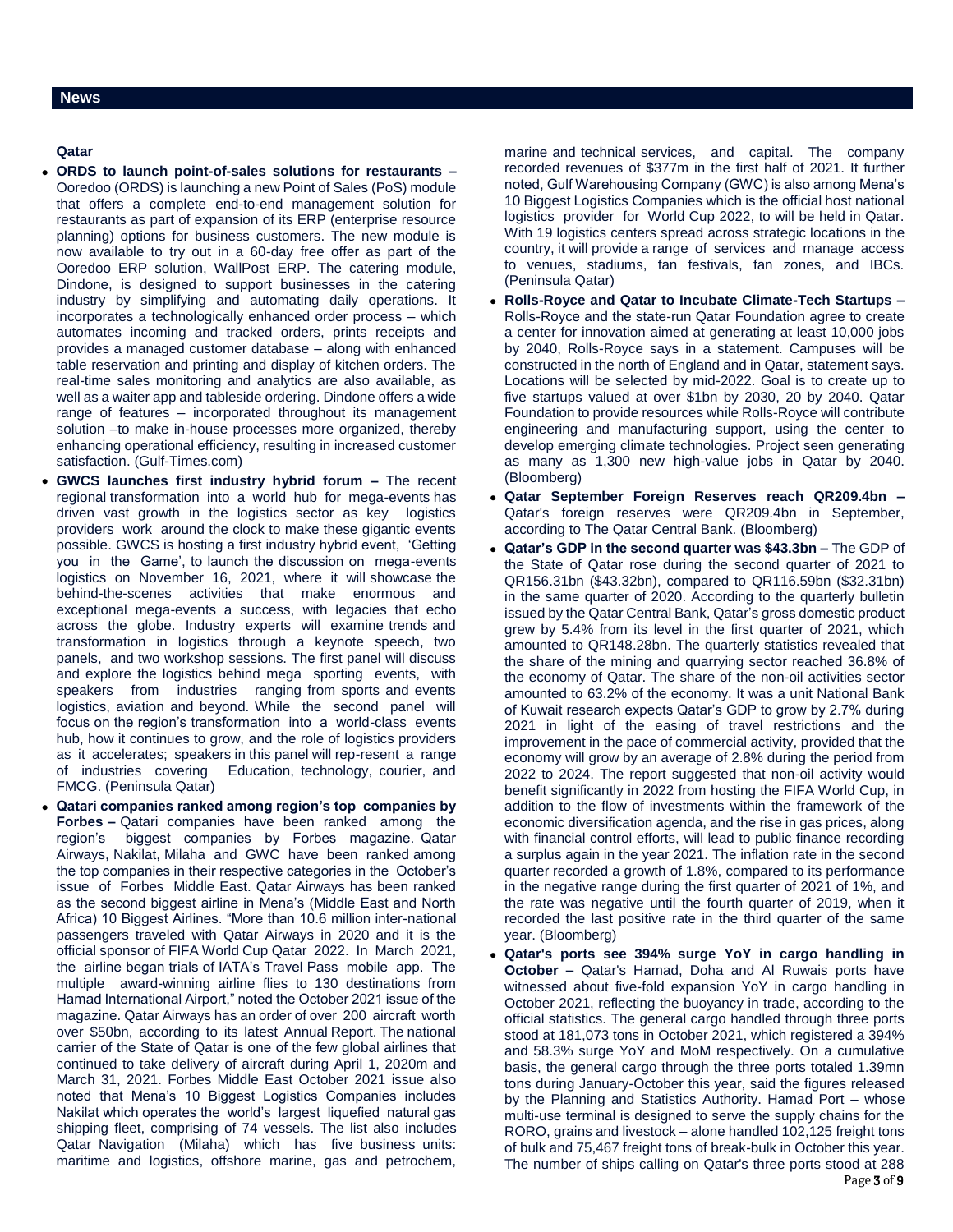in October 2021, which nevertheless declined 12.73% and 3.03% respectively on a yearly and monthly basis respectively. As many as 2,811 ships had called on these ports during the first ten months of this year. The container handling through the three ports stood at 114,427 TEUs (twenty-foot equivalent units), which, however, fell 10.95% and 11.13% YoY and MoM respectively in October 2021. The container handling stood at 1.31mn TEUs in the first ten months of this year. Hamad Port, which is the largest eco-friendly project in the region and internationally recognized as one of the largest green ports in the world, saw as many as 112,959 TEUs of containers handled in October 2021. Recently QTerminals said the four remaining quay cranes and 10 rubber tired gantry, which are to be deployed for operations in Container Terminal 2 of Hamad Port, have been loaded from China and will arrive in Hamad Port this month. The three ports were seen handling 45,494 livestock in October, showing a 37.18% and 40.75% expansion on a yearly and monthly basis respectively. The ports had handled 289,081 heads during January-October 2021. The building materials handled stood at 36,236 tons this October, which shrank 3.52% and 13.15% YoY and MoM respectively. A total of 490,002 tons of building materials had been handled by these three ports during the first ten months of this year. The rebound of business activities, especially in the construction sector; rather corroborates the Qatar Financial Centre's positive outlook on the non-energy private sector. The three ports had handled 5,008 vehicles (RORO) in October 2021, which fell 13.98% YoY but grew 14.97% MoM. They together handled 61,213 vehicles during January-October this year. Hamad Port alone handled 4,903 units in October this year. (Gulf-Times.com)

- **Msheireb Properties concludes 'Talk Green' at Qatar Sustainability Week –** Msheireb Properties concluded its activations for Qatar Sustainability Week, held from October 23 to 30 at Barahat Msheireb in Msheireb Downtown Doha. The activations featured a whole-week exhibition, green talks and workshops that appealed to the entire community, a press statement noted. The activations were attended by a large number of visitors, families and students who gained information and insights about environmental degradation and climate change, and the efforts for positive climate action taken by Qatar and the world. (Gulf-Times.com)
- **Transport ministry signs financial subsidy agreement with Qatar Rail –** The Ministry of Transport has signed a Financial Subsidy Agreement with Qatar Railways Company (Qatar Rail) pertaining to the operations of the railway transport network in line with best global practices and standards, thus ensuring providing high-quality, affordable transportation services to the public, in addition to carrying out all works relating to maintaining the railway networks and services to ensure their sustainability. The event was attended by HE the Minister of Transport Jassim Seif Ahmed Al-Sulaiti and HE the Minister of Municipality Dr Abdullah bin Abdulaziz bin Turki Al-Subaie, who is the Managing Director and CEO of Qatar Rail. (Gulf-Times.com)
- **Dukhan Bank launches Qatar Mobile Payment service –** Dukhan Bank has announced the launch of its new Qatar Mobile Payment service (QMP) via mobile application as a cashless and cardless payment service in view of the increasingly digitally driven financial needs of its customers. The launch of QMP aligns with Qatar Central Bank's Qatar Mobile Payments initiative that unifies cashless payments across the board. The QMP service is available through the Dukhan Bank mobile application linked to customers' accounts and mobile numbers. Customers can make instant transfers to other wallets within Dukhan Bank and to wallets of customers at other banks that are registered under QMP. (Gulf-Times.com)
- **Qatari products get support from MoCI interactive campaign –** The Ministry of Commerce and Industry is organizing an interactive campaign to support Qatari products by displaying models of the most prominent Qatari industries until November 7 in shopping malls. The move is part of the campaign to support Qatari products launched by the ministry throughout 2021 and to support local products and promote them directly in the local markets. Moreover, the campaign seeks to raise awareness among consumers of the importance of national products and encourage them to give priority to purchasing them, in addition to supporting entrepreneurs and investors and providing them with the opportunity to have easy access to consumers. Audiences will also be able to learn about prominent local products and the mechanisms used in the various stages of manufacturing and production, as well as the relevant vital information and statistics. (Gulf-Times.com)
- **QBA invites German civil security tech firms to invest in Qatari market –** The Qatari Businessmen Association (QBA) has held a meeting with a delegation of German companies specialized in civil security technologies and services, in the presence of HE Claudius Fischbach, Ambassador of the Federal Republic of Germany to Qatar. The meeting was headed by Sheikh Faisal bin Qassim Al Thani, Chairman of the Qatari Businessmen Association. The visit aims at enhancing cooperation in the field of information and communications technology, and to discuss the existing cooperation opportunities between companies in Qatar and their counterparts in Germany, QBA said. (Qatar Tribune)
- **Qatar Tourism launches 'Experience a World Beyond' promo campaign –** Qatar Tourism launched "Experience a World Beyond", its largest promotional campaign to date, which targets 17 top visitor source markets for Qatar. The new promotional campaign features nine characters designed using CGI technology. The three main characters that represent Qatar and its experiences are Shaheen, Maha, and Lulu. They serve as tour guides who take visitors to historical and heritage sites and attractions, as well as on entertainment and adventure tours in Qatar. The 'Experience a World Beyond' campaign can be seen across OOH, broadcast, print and digital channels across major cities in the United Kingdom, France, Italy, Germany, Russia, Turkey and the United States. The campaign will also be promoted across social media platforms and can be followed on Facebook, Instagram, TikTok, Snapchat, and YouTube. (Gulf-Times.com)
- **Qatar Airways' first flight touches down at Moscow's Sheremetyevo Airport –** Qatar Airways' first flight to Sheremetyevo International Airport (SVO) touched down on Sunday after the airline moved its services to Moscow from Domodedovo Airport. Qatar's national carrier is now operating on the route its multi-award winning Qsuite, the industry's first-ever double bed in Business Class, featuring privacy panels that stow away, allowing passengers in adjoining seats to create their own private room. (Gulf-Times.com)

## **International**

 **Worsening shortages, high prices restrain US manufacturing activity –** US manufacturing activity slowed in October, with all industries reporting record-long lead times for raw materials, indicating that stretched supply chains continued to constrain economic activity early in the fourth quarter. The Institute for Supply Management (ISM) survey on Monday also hinted at some moderation in demand amid surging prices, with a measure of new orders dropping to a 16-month low. Still, demand remains strong as retail inventories continue to be depressed, which should keep manufacturing humming. According to the ISM, "companies and suppliers continue to deal with an unprecedented number of hurdles to meet increasing demand."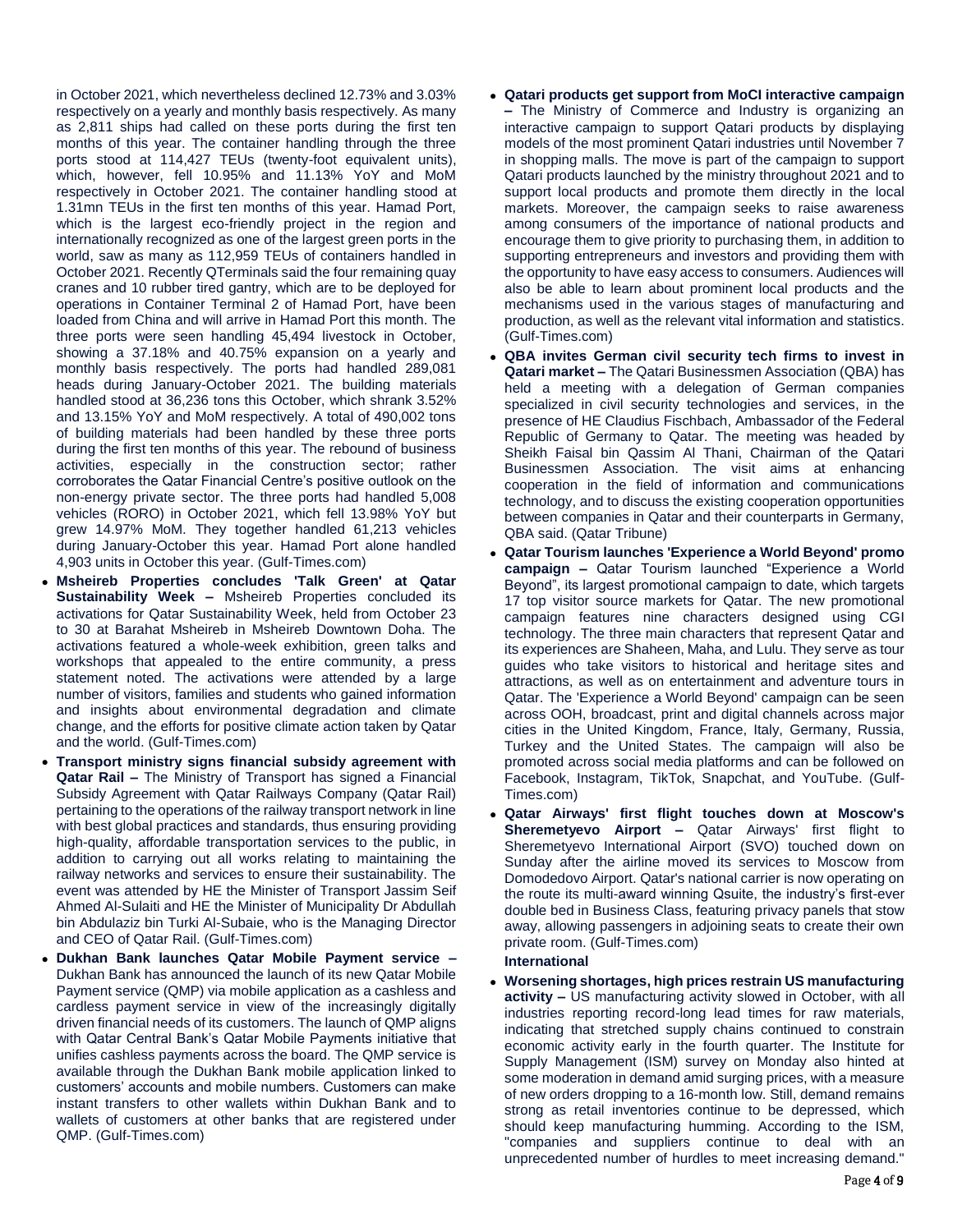The government reported last week that the economy grew at its slowest pace in more than a year in the third quarter because of widespread shortages tied to the COVID-19 pandemic. The ISM's index of national factory activity slipped to a reading of 60.8 last month from 61.1 in September. A reading above 50 indicates expansion in manufacturing, which accounts for 12% of the US economy. Economists polled by Reuters had forecast the index would fall to 60.5. The ISM reported 26 commodities were in short supply in October, some for as long as 13 straight months. That compared to 24 in September. The economy is struggling with shortages across industries as global supply chains remain clogged. Supply constraints were worsened by a wave of coronavirus infections driven by the Delta variant over the summer, especially in Southeast Asia. Congestion at ports in China and the US was also causing delays in getting materials to factories and retailers. The motor vehicle industry has been the hardest hit amid a global semiconductor shortage. Transportation equipment manufacturers in the ISM survey said they had diverted chips "to our higher-margin vehicles and stopped or limited the lower-margin vehicle production schedules." Other industries are also hurting. Manufacturers of computer and electronic products reported "extreme delays" and that "getting anything from China is near impossible." Food manufacturers said "rolling blackouts in China starting to hurt shipments even more." Makers of electrical equipment, appliances and components said though demand remained strong, production continued "to be held back by supply chain issues." The ISM survey's measure of supplier deliveries increased to a reading of 75.6 last month from 73.4 in September. A reading above 50% indicates slower deliveries. Economists and businesses expect supply chains could remain tight through 2022. (Reuters)

- **Inflation, wage data, challenge Fed 'transitory' narrative –** Price and wage increases running at multi-decade highs may challenge Federal Reserve officials this week as they try to maintain a balance between ensuring inflation remains contained and giving the economy as much time as possible to restore the jobs lost since the pandemic. With investors already wagering the Fed will raise rates twice next year, a much sooner and faster pace than policymakers themselves have projected, economists at Goldman Sachs have become the latest to accelerate their rate hike call - moving it ahead a full year to July 2022. By then, Goldman economist Jan Hatzius and others wrote that they expect inflation as measured by the closely monitored core personal consumption expenditures price index, still to be above 3% - a run of inflation not seen since the early 1990s and one well above the Fed's 2% target. Aspects of the job market, particularly the labor force participation rate, are unlikely to have recovered to pre-pandemic levels, and would seemingly still be short of the "maximum employment" the Fed has promised to restore before raising interest rates. But at that point, the Goldman team wrote, Fed officials would "conclude that most if not all of the remaining weakness in labor force participation is structural or voluntary," and proceed with rate hikes to be sure inflation remains controlled. (Reuters)
- **Yellen sees some revival of US labor force participation over time –** US Treasury Secretary Janet Yellen on Monday said she expects to see some revival of labor force participation over time but that she was uncertain about to the degree to which the current drop is transitory or permanent. "Although there's quite a bit of demand for workers now, many workers are remaining outside of the workforce in the US It's a good question, is it transitory or is it permanent, I must say I'm uncertain," Yellen told an event in Dublin. "I do expect to see over time some revival of labor force participation but I think we don't have a perfect read at this point on exactly why it's diminished," she said, suggesting some reasons included workers retiring early and others not yet

returning due to health concerns or childcare arrangements. (Reuters)

- **PMI: UK factories see output growth slow, prices rocket –** British factories saw output growth slow and costs soar in October as they struggled to cope with supply bottlenecks, a survey showed on Monday, underscoring the dilemma facing the Bank of England as it considers a rate hike this week. The overall IHS Markit/CIPS UK Manufacturing Purchasing Managers' Index rose for the first time in five months to 57.8 from 57.1 in September. The final reading was little changed from a preliminary estimate. But the closely watched output index fell to 51.3, its weakest in eight months, from 52.7 in September. Prices charged by factories jumped by the most in the survey's more-than-20-year history as they paid more for a wide range of inputs, Markit said. Some companies said overseas clients cancelled or postponed orders due to port delays and freight capacity problems. "This low-growth environment is occurring in tandem with a severe upshoot in inflationary pressures, with manufacturers reporting both a near-record increase in input costs and record rise in selling prices," IHS Markit director Rob Dobson said. There were some more positive signs from the survey - a slight improvement in new order growth and increased hiring. Investors expect the BoE to raise rates on Thursday for the first time since the COVID-19 pandemic, taking Bank Rate to 0.25% from its all-time low of 0.1%, as it tries to stem rising inflation expectations. But some economists think the central bank might hold off until it has a clearer idea of the scale of the slowdown in Britain's recovery from the pandemic. The "flash" preliminary reading for the country's dominant services sector, published on October 22, painted a brighter picture with IHS Markit's index rising to its highest level in three months. (Reuters)
- **Britain to fund 3bn worth of green investments in developing economies –** Britain announced on Monday it will fund green investments of more than 3bn Pounds (\$4.11bn) over five years and new guarantees to support clean infrastructure projects in developing economies. The UK government made the pledge as the United Nations COP26 summit opened in Glasgow, Scotland. The UK also confirmed it will separately provide additional guarantees to the World Bank to fund \$1bn worth of green projects across India, as reported by Reuters earlier. "The climate has often been a silent victim of economic growth and progress – but the opposite should now be true," UK Prime Minister Boris Johnson said in the government's statement. Johnson also addressed the opening ceremony of the COP26 summit, an event that has been billed as a make-or-break chance to save the planet from the most calamitous effects of climate change. Britain said it will commit more than 210mn Pounds in new investment towards financing electric vehicle manufacturing in India, green bonds in Vietnam and solar power in Burkina Faso, Pakistan, Nepal and Chad. It will also provide guarantees to the African Development Bank to unlock up to 1.45bn Pounds worth of new financing for Africa. Delayed by a year because of the COVID-19 pandemic, COP26 aims to keep alive a target of capping global warming at 1.5 degrees Celsius (2.7 Fahrenheit) above pre-industrial levels the limit scientists say would avoid its most destructive consequences. (Reuters)
- **France postpones fishing row sanctions on Britain –** French President Emmanuel Macron said on Monday he was postponing planned trade sanctions on Britain so that negotiators from both sides could work on new proposals to defuse their dispute over post-Brexit fishing rights. France had earlier said that, starting from 2300 GMT on Monday, it would restrict cross-Channel trade, threatening to turn bickering over fish into a wider trade dispute between two of Europe's biggest economies. But Macron, who earlier on Monday met British Prime Minister Boris Johnson on the sidelines of the United Nations climate conference in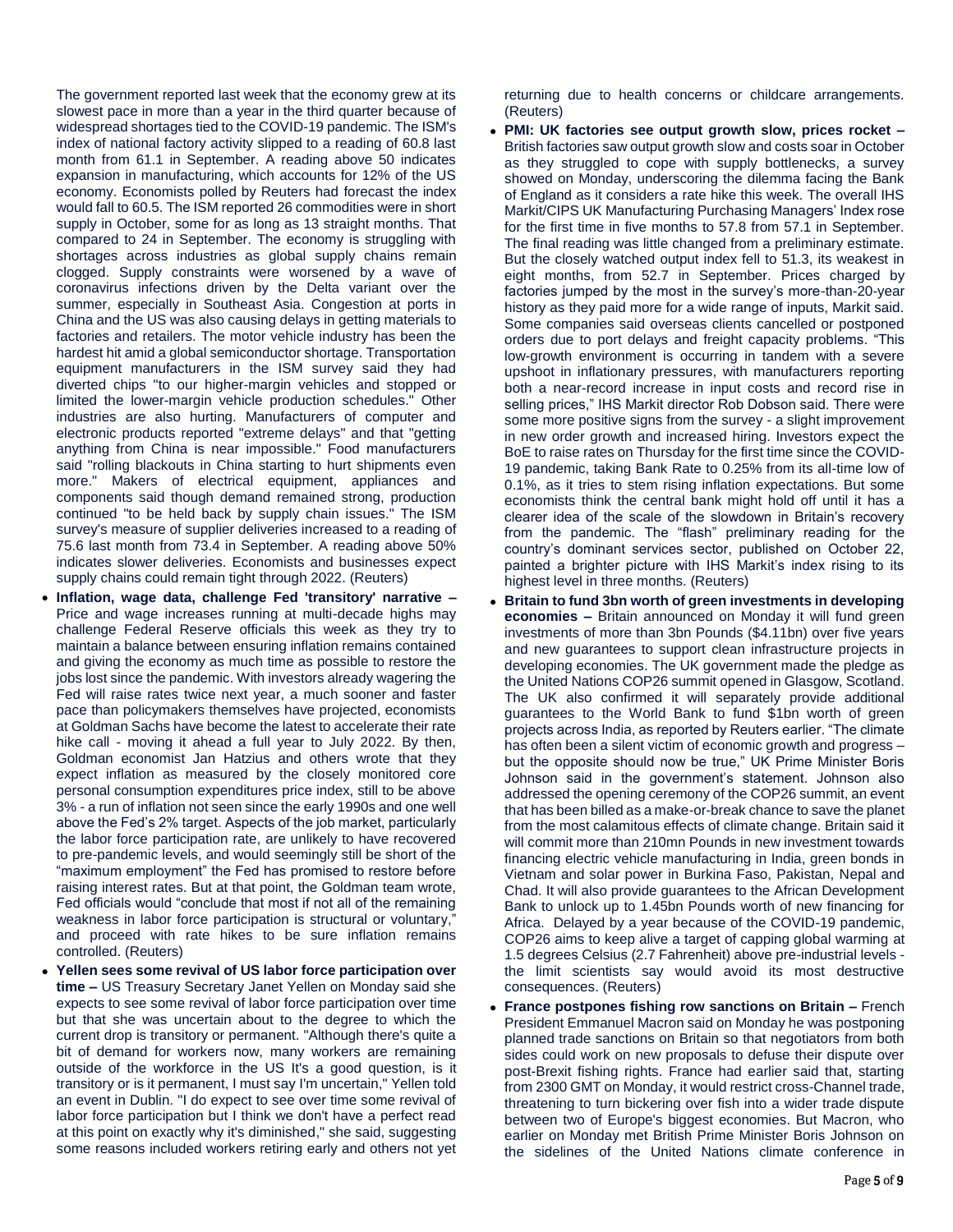Glasgow, told reporters the French plan was on hold pending the outcome of renewed talks. "Since this afternoon, discussions have resumed on the basis of a proposal I made to Prime Minister (Boris) Johnson. The talks need to continue," Macron told reporters. "My understanding is that the British were going to come back to us tomorrow with other proposals. All that will be worked on. We'll see where we are tomorrow at the end of the day, to see if things have really changed," he said. "My wish is that we can find a way out on all these issues." (Reuters)

- **Caixin PMI: China's factory activity grows, but input costs weigh –** China's October factory activity grew at its fastest pace in four months as new orders rose and disruptive power shortages started to ease, but input costs remained high while export orders declined further, a private survey showed. The Caixin/Markit Manufacturing Purchasing Managers' Index (PMI) rose to 50.6 in October - its highest level since June. Economists in a Reuters poll had expected the index to remain unchanged from September at 50.0. The 50-mark separates growth from contraction on a monthly basis. The relative strength in the Caixin PMI contrasts with an official survey released on Sunday which showed China's factory activity shrank for a second month. Analysts attributed the divergence to the different samples and survey periods. But even the more bullish Caixin survey, which focuses on smaller firms in coastal regions, showed a sub-index for output showed production shrank for the third consecutive month and at a faster rate than in September. New export orders fell for a third straight month, countering a rise in a sub-index for new orders to 51.4 from 50.8 in September. This year, China's sprawling manufacturing sector has been tested by COVID-19 outbreaks, higher costs, production bottlenecks, and more recently, power rationing. A power crunch triggered by a shortage of coal, tougher emissions standards, and strong industrial demand had led to widespread curbs on electricity usage, hurting factory output. But the situation began to improve in October under heavy government intervention. Still, input prices rose at their fastest pace since December 2016, partly due to higher energy and transport costs, while gains for price charged also accelerated to the highest since May, adding to concerns about the emergence of stagflation. To help struggling manufacturers, China's cabinet said on Wednesday that the government will defer some taxes for manufacturers for three months from November. (Reuters)
- **China new home prices barely grow amid tight curbs –** China's new home prices barely rose in October, weighed down by weak demand in major cities amid stringent policies affecting borrowers and tight credit, a private survey showed on Monday. New home prices in 100 cities rose 0.09% month-on-month, slowing from September's 0.14% increase, according to data from China Index Academy, one of the country's largest independent real estate research firms. That was the slowest pace of growth since February 2020 at the height of China's COVID-19 crisis. Prices of resale homes fell 0.04% in October from a month earlier, the first decline since June 2020, due partly to government guidance limiting resale prices imposed in some cities including the southern tech hub of Shenzhen. Some cities have taken steps to support developers and their projects as the deepening debt crisis at property giant China Evergrande Group rocked sentiment in the sector. The northeastern city of Harbin said last month that developers should get back part of their presale funds held in government escrow accounts as quickly as possible to relieve pressure on their cash flows. Broader concerns about China's real estate sector, which accounts for a quarter of gross domestic product when related industries are included, loom large for investors and Chinese policymakers. Representatives from 10 Chinese property companies had met government regulators to ask for an "appropriate loosening" of

policy restrictions, local media reported on October 15. In October, new home prices grew the slowest in the biggest cities, with the first monthly decline seen in Shanghai since February this year, while Shenzhen prices fell for a second consecutive month. (Reuters)

 **Solid demand lifted India October factory growth to eightmonth high –** India's factory activity expanded at its quickest pace in eight months in October on strong demand and increased output, though another surge in the cost of raw materials cast a shadow over the outlook, a private survey showed. Monday's data pointed to an extended business recovery in Asia's thirdlargest economy from the pandemic-induced slump and, alongside rising price pressures, may boost views the Reserve Bank of India will tighten monetary policy earlier than expected, like other major central banks. The Manufacturing Purchasing Managers' Index, compiled by IHS Markit, jumped to 55.9 in October from September's 53.7, the highest since February, and remaining above the 50-level separating growth from contraction for a fourth straight month. "With companies gearing up for further improvements in demand by building up their stocks, it looks like manufacturing activity will continue to expand throughout the third quarter of fiscal year 2021/22 should the pandemic remain under control," Pollyanna De Lima, economics associate director at IHS Markit, said in a release. "Upbeat business confidence and projects in the pipeline should also support production in the coming months." The latest survey showed the new orders subindex, a proxy for domestic demand, rose to 58.7 last month, its highest in seven months. Foreign demand also expanded at its quickest pace since July, encouraging firms to raise output. However, firms shed jobs for a third straight month. "Despite the overall improvement in operating conditions, jobs failed to increase. This was often linked to sufficient capacity to deal with current workloads and government norms surrounding shift work," De Lima said. Last month, input costs increased at the strongest pace in nearly a decade, pressing manufacturers to pass on some of the burden to customers. That suggests overall inflation here will remain elevated over the coming year. The recent surge in global crude oil prices to near \$85 a barrel is also making policymakers and consumers nervous given India meets over 80% of its oil needs through imports. But the RBI is not expected to raise interest rates until at least the beginning of next financial year, in April-June 2022, a separate Reuters poll here showed. (Reuters)

# **Regional**

- **OPEC+ heads for Biden clash as member's reject call for more oil –** OPEC+ headed for a clash with the US as more members rejected President Joe Biden's call for the group to raise oil production faster and help reduce gasoline prices. On Monday, Kuwait said the cartel should stick with its plan to increase output gradually because oil markets were well-balanced. That followed similar statements from other key members in recent days, including Iraq, Algeria, Angola and Nigeria. The OPEC and its allies, led by Saudi Arabia and Russia, meet on Thursday with pressure from oil consumers mounting as prices climb toward \$85 a barrel. American gasoline is at a seven-year high of \$3.70 a gallon. (Bloomberg)
- **Survey: OPEC oil output rise in October undershoots target –** The OPEC pumped 27.50mn bpd in October, the survey found, a rise of 190,000 bpd from the previous month but below the 254,000 increase permitted under the supply deal. OPEC states and their allies, a grouping known as OPEC+, are relaxing output cuts made in 2020 as demand recovers from the coronavirus pandemic, although some members are not delivering the full boosts promised due to a lack of capacity. The OPEC+ alliance is also wary of pumping too much oil in case of renewed setbacks in the battle against COVID-19. (Reuters)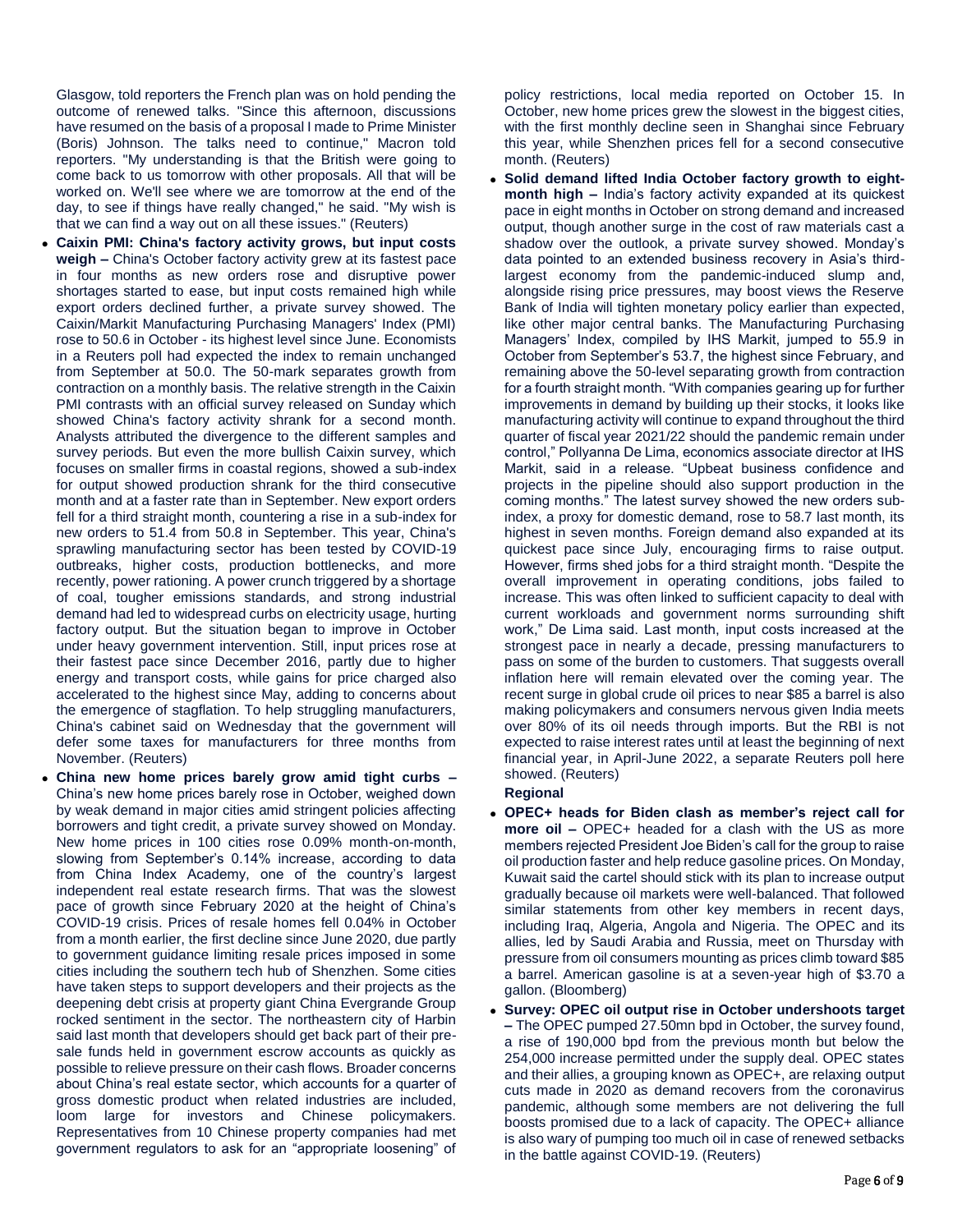- **Oil rises on demand outlook despite China fuel reserves release –** Oil prices rose sharply on Monday as expectations of strong demand and a belief that a key producer group will not turn on the spigots too fast helped reverse initial losses caused by the release of fuel reserves by No. 1 world energy consumer China. (Reuters)
- **OPEC made only half of planned supply hike amid African losses –** OPEC delivered barely half the oil-production increase it had planned for October as African members continued to struggle with output losses. The OPEC is reviving supplies halted during the pandemic, but added only 140,000 bpd last month because of the difficulties faced by Angola and Nigeria, according to a Bloomberg survey. The under-performance may increase the impatience expressed by US President Joe Biden and other world leaders, who have been pressing OPEC and its allies to alleviate surging fuel prices by opening the taps. Core members of the cartel including Saudi Arabia, Kuwait and Iraq have so far rebuffed those calls as the group prepares to meet on Thursday. (Bloomberg)
- **Tanker Tracker: Oil flows rose in October on Saudi, UAE –** A surge in oil cargoes from Saudi Arabia and the UAE, coupled with sharp increases from Russia and Algeria, has pushed October crude shipments higher MoM. Shipments from countries that account for more than half of the crude-tanker tracking that Bloomberg collates each month are up by almost 1.2mn bpd compared with September. As well as a 601,000 bpd hike from Saudi Arabia, the UAE exported the most in 18 months. (Bloomberg)
- **SAMA: Saudi M3 money supply decelerated in September –** The M3 monetary aggregate, known as "broad money," posted an annual growth of 8.4%, indicating a relative deceleration in money supply compared to August 2021 at 7.9%. On a monthly basis, it grew by SR23.1bn in September to SR2.27tn from SR2.24tn in August, posting a growth of 1%, according to data published by the Saudi Central Bank. (Zawya)
- **Maersk to set up SR510mn logistics center at Jeddah Port –** Saudi Ports Authority and Maersk Saudi Arabia will set up a new 205,000 sq.m. integrated logistics park at Jeddah Islamic Port for a total investment of SR510mn over 25 years. The park will offer infrastructure for warehousing, distribution, cold storage and ecommerce facilities, as well as a hub for transshipments, petrochemical consolidation, air freight and less than container load (LCL) cargo. (Zawya)
- **Saudi Arabia's SRC signs refinancing agreement for SR10bn property portfolio –** Saudi Real Estate Refinance Company (SRC) has signed a partnership agreement with Real Estate Development Fund (REDF) to refinance a real estate portfolio worth SR10bn, SRC said in a statement. REDF provides subsidized loans to Saudi home buyers and SRC, wholly owned by sovereign wealth fund the Public Investment Fund (PIF), is the Saudi equivalent of US mortgage finance business Fannie Mae. (Reuters)
- **Dubai to launch AED2bn market-maker fund, WAM reports –** Dubai plans to launch a AED2bn market-maker fund to boost trading on the stock market, state news agency WAM reported, citing the emirate's deputy ruler Sheikh Maktoum bin Mohammed bin Rashid Al Maktoum. Sheikh Maktoum, who oversees stock market and bourses in the emirate, was also quoted as saying that Dubai had also approved the launch of a AED1bn fund to encourage technology companies to list on the local bourse. (Zawya)
- **Maple buys 800mn Damac shares at AED1.40 per share –** Maple Invest buys shares in on-market floor tradings, Damac says. Maple holding in Damac now at 17.7%. Consolidated

ownership of the ultimate offeror and ownership of the Associated Group Members has become 91.7%. (Bloomberg)

- **Source: Average Dubai crude oil price for October highest since 2014 –** Middle East crude benchmark Dubai, as quoted by price reporting agency S&P Global Platts, rose to an average of \$81.585 a barrel last month, a trade source said on Monday, the highest since 2014. The monthly averages for October for Dubai and Oman as quoted by Platts are indicated in the table. Middle East producers set their monthly OSPs at premiums or discount to these averages. Saudi Aramco changed the benchmark for setting its OSPs to Asia starting from October 2018 to the average of Platts Dubai and DME Oman crude futures. (Reuters)
- **Abu Dhabi's biggest Islamic bank weighs merger deals outside UAE –** Abu Dhabi's biggest Islamic bank has the "liquidity and firepower" to pursue acquisitions outside the UAE, according to its group chief financial officer. A saturated banking market and sluggish economic growth at home have pushed UAE banks to look for expansion abroad. The country's biggest lender, First Abu Dhabi Bank PJSC, bought Bank Audi's Egypt unit earlier this year. Emirates NBD, Dubai's biggest bank, purchased Turkey's Denizbank AS in 2019. (Bloomberg)
- **Australia's Lepidico to set up \$95mn lithium plant in Abu Dhabi –** Australian firm Lepidico will be setting up the Middle East's first lithium production plant in Abu Dhabi for an investment of \$95mn. The facility is envisioned to be a zero-waste site that will span 57,000 square metres in Khalifa Industrial Zone Abu Dhabi (KIZAD), a subsidiary of AD Ports Group's Industrial Cities & Free Zone (IC&Z) Cluster, a statement from Abu Dhabi Media Office said. (Zawya)
- **Adnoc gives full term oil supply for January to 3 Asian buyers –** Abu Dhabi National Oil Co. will give full contractual crude oil supply including Murban and Upper Zakum to at least three customers in Asia for January, said refinery officials who were informed by the producer. (Bloomberg)
- **Abu Dhabi aviation not to proceed with falcon acquisition –** Abu Dhabi aviation not to proceed with falcon acquisition as parties didn't reach an agreement on the acquisition value, Abu Dhabi Aviation says. (Bloomberg)
- **Etisalat appoints Anglada as CEO of Etisalat enterprise digital –** Abu Dhabi-based telecom operator names Salvador Anglada CEO for Etisalat Enterprise Digital, a unit that will help the company drive digital transformation in the region. (Bloomberg)
- **Oman Tanker Tracker: October exports drop on low India purchases –** Omani exports of crude and condensates declined by 11% MoM in October as sharp plunge in shipments to India outpaced the marginal up-tick in Chinese flows. Oman's oil exports dropped to 881k bpd last month, compares with 989k in September, according to tanker-tracking data. Exports to India almost halved m/m to 65k bpd, lowest since February. Shipments to China climbed to 710k bpd, the highest since May when the same volume was reached. (Bloomberg)
- **Oman sells OMR93mn 28-day bills at yield 0.631% –** Oman sold OMR93mn of bills due December 1 on November 1. The bills were sold at a price of 99.952, have a yield of 0.631% and will settle on November 3. (Bloomberg)
- **Kuwait, Iraq back OPEC+ oil supply rise plan, despite calls for more –** Kuwait and Iraq support sticking to plans to raise oil output by 400,000 bpd at an OPEC+ meeting on Thursday, as the US called again for extra supply to cool rising prices. Kuwait's oil minister Mohammad Abdulatif al-Fares said on Monday that the OPEC member supports the plan to raise output, which would ensure adequate crude supply to balance the global market, state news agency KUNA reported. (Reuters)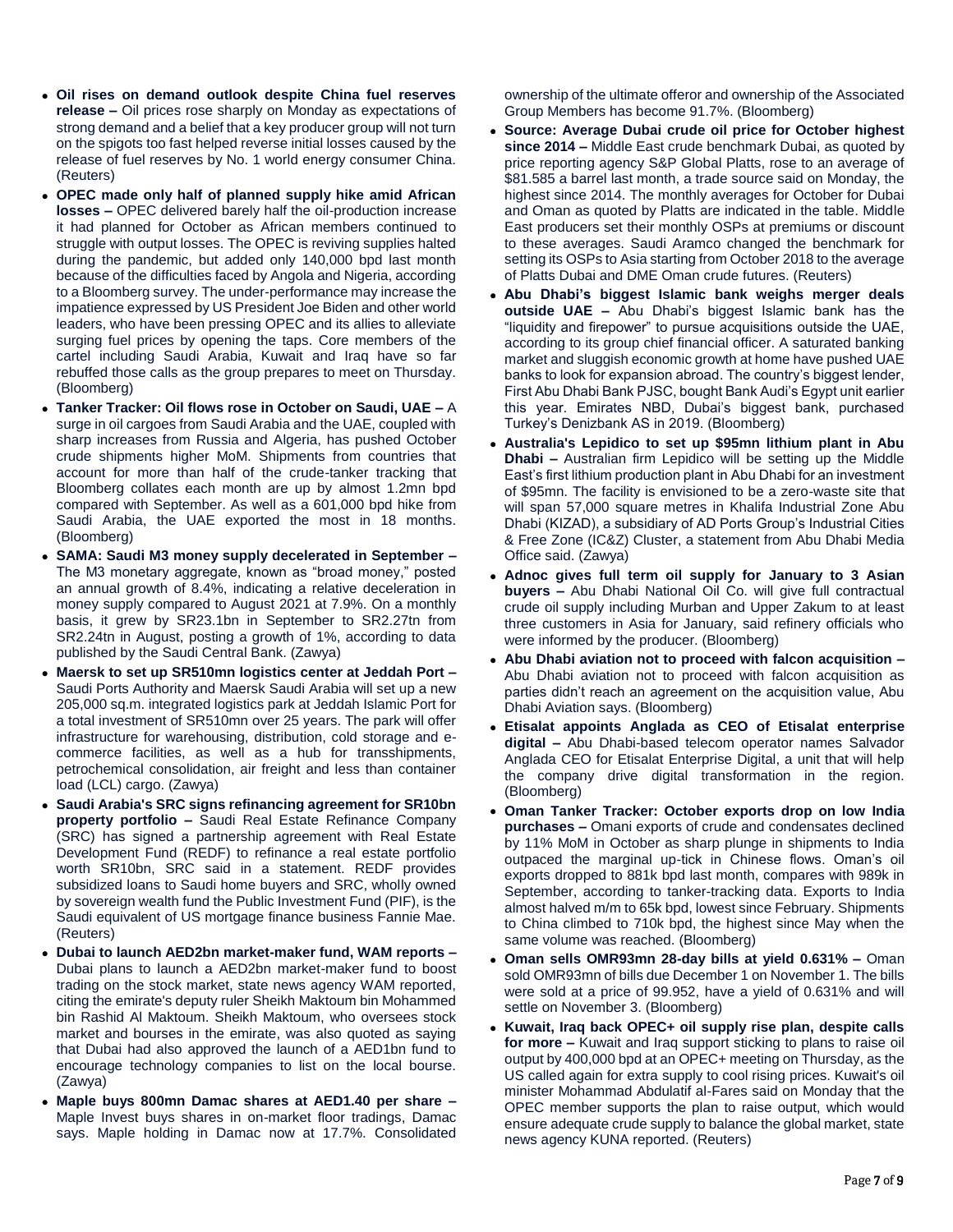- **Boursa Kuwait 3Q profit KWD3.85mn vs. KWD17.0mn YoY –** Boursa Kuwait reported profit for the third quarter of KWD3.85mn vs. KWD17.0mn YoY. Profit KWD3.85mn, -77% YoY. Operating revenue KWD7.29mn, +13% YoY. Operating profit KWD4.32mn, +24% YoY. (Bloomberg)
- **Kuwaiti conglomerate explores stake sale in starbucks franchise –** Kuwaiti conglomerate Alshaya Group is considering selling a minority stake in its Starbucks Corp. franchise that extends from the Gulf region to Russia, according to people familiar with the matter. Family-run Alshaya is working with JPMorgan Chase & Co. on a potential transaction, the people said, asking not to be named because the information is private. No final decision has been made and the owners could still decide against pursuing any deal, they said. (Bloomberg)
- **Bahrain sells BHD70mn 91-day bills; bid-cover 1.44 –** Bahrain sold BHD70mn of bills due February 2, 2022 on November 1. Investors offered to buy 1.44 times the amount of securities sold. The bills were sold at a price of 99.646, have a yield of 1.4% and will settle on November 3. (Bloomberg)